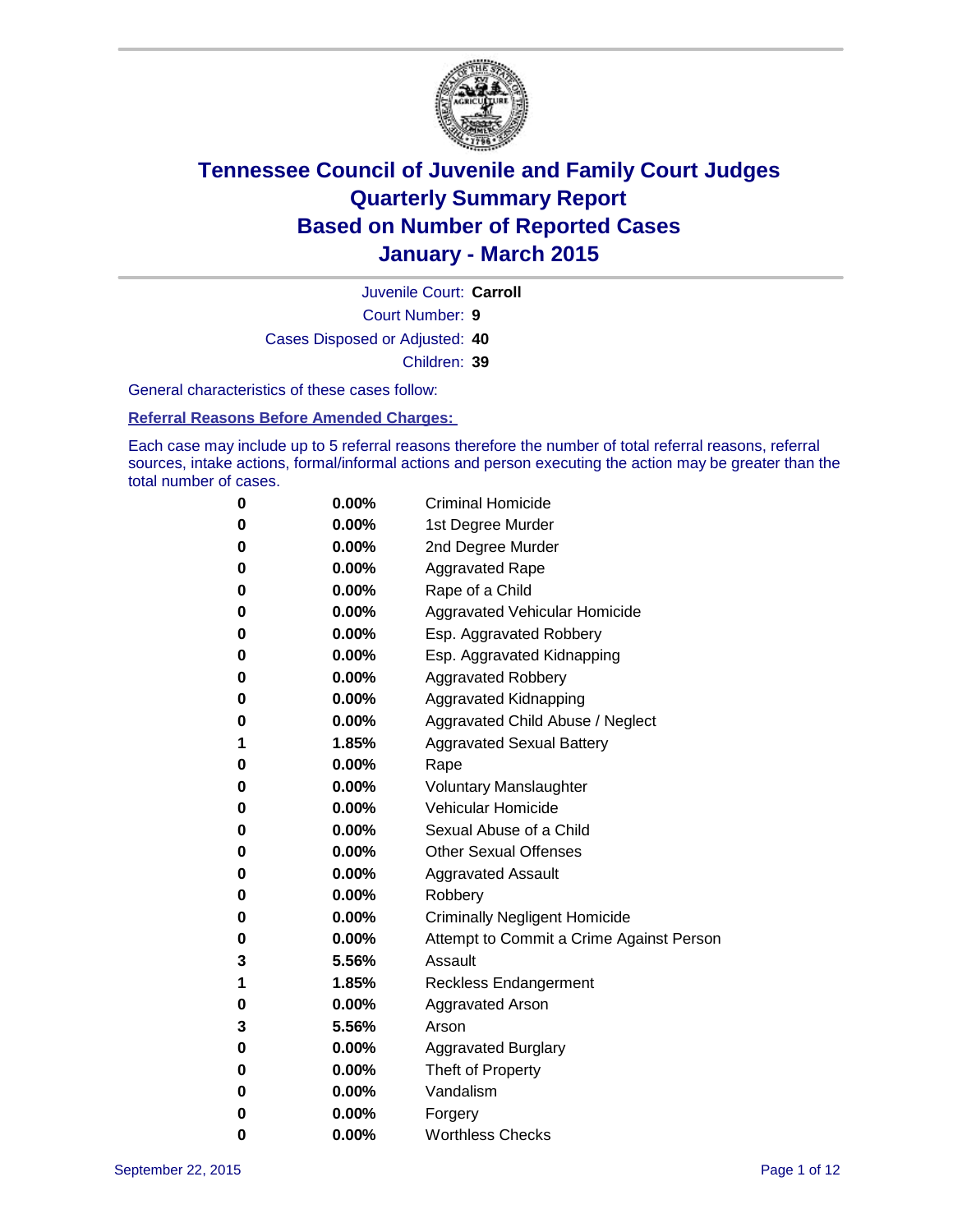

Court Number: **9** Juvenile Court: **Carroll** Cases Disposed or Adjusted: **40** Children: **39**

#### **Referral Reasons Before Amended Charges:**

Each case may include up to 5 referral reasons therefore the number of total referral reasons, referral sources, intake actions, formal/informal actions and person executing the action may be greater than the total number of cases.

| 0        | 0.00%  | Illegal Possession / Fraudulent Use of Credit / Debit Cards |
|----------|--------|-------------------------------------------------------------|
| 0        | 0.00%  | <b>Burglary</b>                                             |
| 0        | 0.00%  | Unauthorized Use of a Vehicle                               |
| 0        | 0.00%  | <b>Cruelty to Animals</b>                                   |
| 0        | 0.00%  | Sale of Controlled Substances                               |
| 1        | 1.85%  | <b>Other Drug Offenses</b>                                  |
| 4        | 7.41%  | <b>Possession of Controlled Substances</b>                  |
| 0        | 0.00%  | <b>Criminal Attempt</b>                                     |
|          | 1.85%  | Carrying Weapons on School Property                         |
| 0        | 0.00%  | Unlawful Carrying / Possession of a Weapon                  |
| 0        | 0.00%  | <b>Evading Arrest</b>                                       |
| 0        | 0.00%  | Escape                                                      |
| 0        | 0.00%  | Driving Under Influence (DUI)                               |
| 0        | 0.00%  | Possession / Consumption of Alcohol                         |
| 1        | 1.85%  | Resisting Stop, Frisk, Halt, Arrest or Search               |
| 0        | 0.00%  | <b>Aggravated Criminal Trespass</b>                         |
| 0        | 0.00%  | Harassment                                                  |
| 0        | 0.00%  | Failure to Appear                                           |
| 0        | 0.00%  | Filing a False Police Report                                |
| 0        | 0.00%  | Criminal Impersonation                                      |
| 0        | 0.00%  | <b>Disorderly Conduct</b>                                   |
| 0        | 0.00%  | <b>Criminal Trespass</b>                                    |
| 0        | 0.00%  | <b>Public Intoxication</b>                                  |
| $\bf{0}$ | 0.00%  | Gambling                                                    |
| 22       | 40.74% | <b>Traffic</b>                                              |
| 0        | 0.00%  | <b>Local Ordinances</b>                                     |
| 0        | 0.00%  | Violation of Wildlife Regulations                           |
| 0        | 0.00%  | Contempt of Court                                           |
| 1        | 1.85%  | Violation of Probation                                      |
| 0        | 0.00%  | Violation of Aftercare                                      |
| 1        | 1.85%  | <b>Unruly Behavior</b>                                      |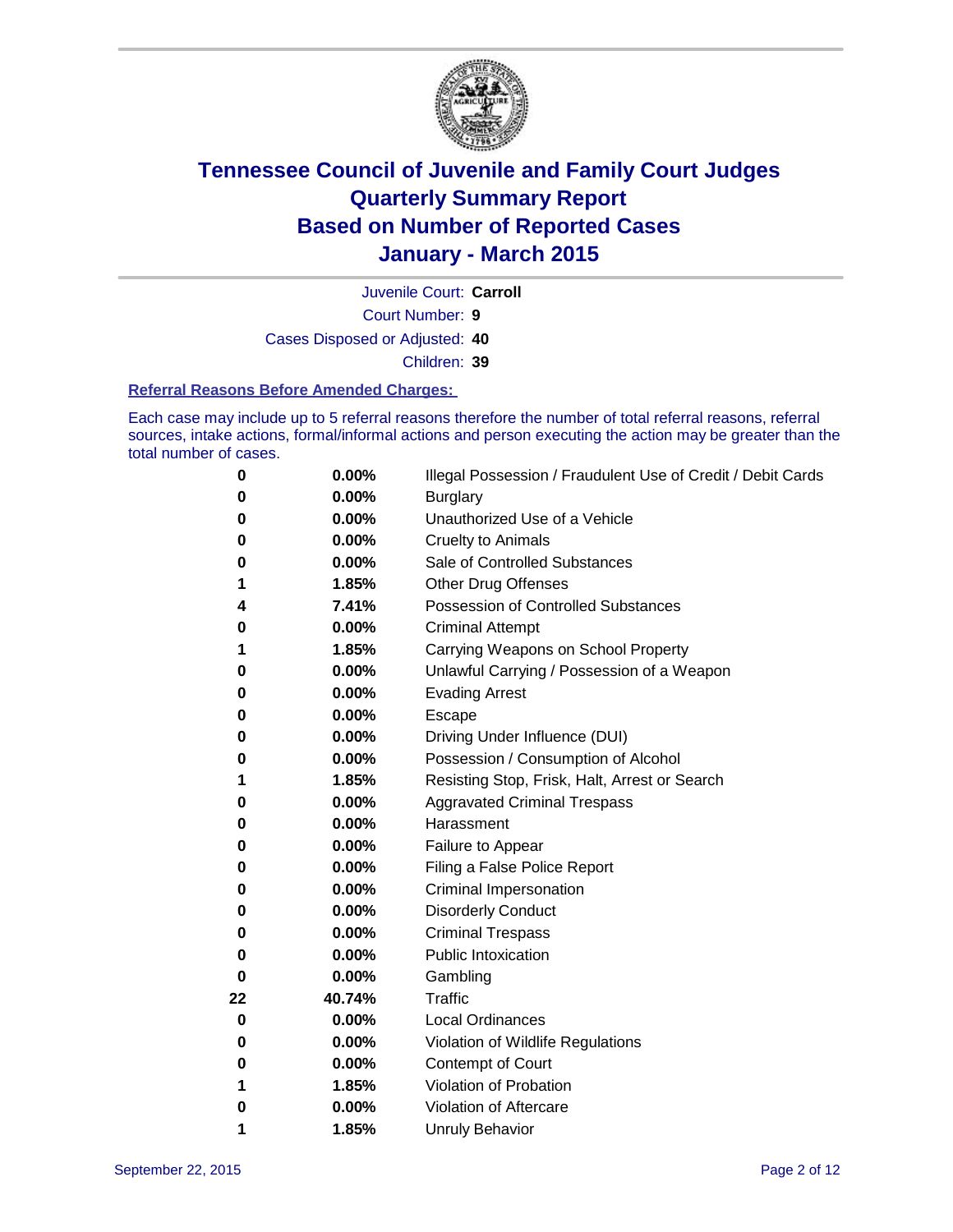

Court Number: **9** Juvenile Court: **Carroll** Cases Disposed or Adjusted: **40** Children: **39**

#### **Referral Reasons Before Amended Charges:**

Each case may include up to 5 referral reasons therefore the number of total referral reasons, referral sources, intake actions, formal/informal actions and person executing the action may be greater than the total number of cases.

| 10 | 18.52%   | Truancy                                |
|----|----------|----------------------------------------|
| 0  | 0.00%    | In-State Runaway                       |
| 0  | $0.00\%$ | Out-of-State Runaway                   |
| 0  | 0.00%    | Possession of Tobacco Products         |
| 0  | $0.00\%$ | Violation of a Valid Court Order       |
| 0  | 0.00%    | <b>Violation of Curfew</b>             |
| 0  | $0.00\%$ | Sexually Abused Child                  |
| 0  | $0.00\%$ | <b>Physically Abused Child</b>         |
| 4  | 7.41%    | Dependency / Neglect                   |
| 0  | 0.00%    | <b>Termination of Parental Rights</b>  |
| 0  | $0.00\%$ | <b>Violation of Pretrial Diversion</b> |
| 0  | $0.00\%$ | Violation of Informal Adjustment       |
| 0  | $0.00\%$ | <b>Judicial Review</b>                 |
| 0  | $0.00\%$ | <b>Administrative Review</b>           |
| 0  | $0.00\%$ | <b>Foster Care Review</b>              |
| 0  | 0.00%    | Custody                                |
| 0  | $0.00\%$ | Visitation                             |
| 0  | 0.00%    | Paternity / Legitimation               |
| 0  | $0.00\%$ | <b>Child Support</b>                   |
| 0  | 0.00%    | <b>Request for Medical Treatment</b>   |
| 0  | $0.00\%$ | <b>Consent to Marry</b>                |
| 1  | 1.85%    | Other                                  |
| 54 | 100.00%  | <b>Total Referrals</b>                 |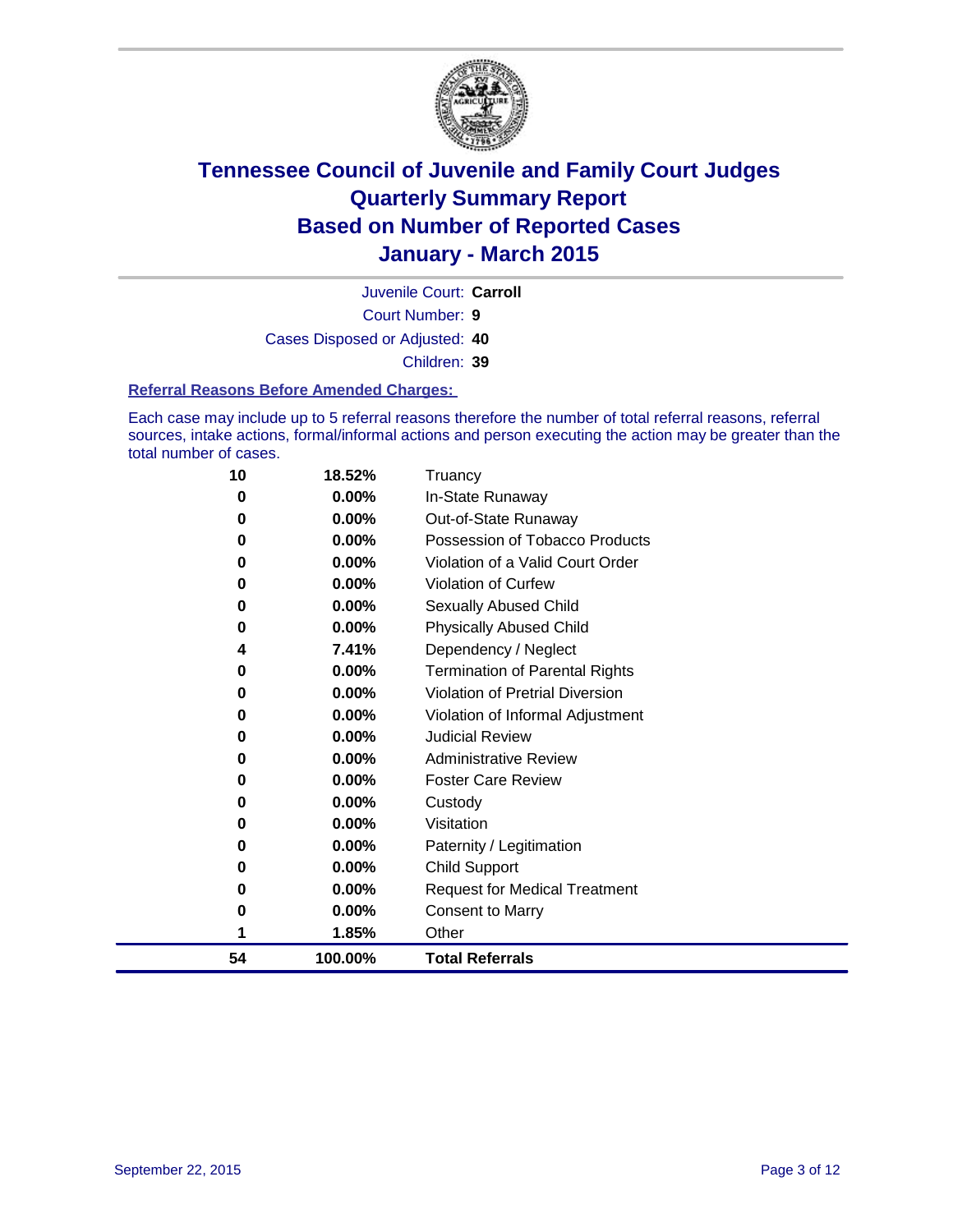

| Juvenile Court: Carroll        |
|--------------------------------|
| Court Number: 9                |
| Cases Disposed or Adjusted: 40 |
| Children: 39                   |
|                                |

### **Referral Sources: 1**

| 54 | 100.00%  | <b>Total Referral Sources</b>     |
|----|----------|-----------------------------------|
| 0  | $0.00\%$ | Other                             |
| 0  | 0.00%    | Unknown                           |
| 0  | 0.00%    | Hospital                          |
| 0  | $0.00\%$ | Child & Parent                    |
| 0  | $0.00\%$ | Victim                            |
| 0  | $0.00\%$ | <b>Other Court</b>                |
| 0  | $0.00\%$ | Social Agency                     |
| 0  | $0.00\%$ | <b>Court Staff</b>                |
| 0  | $0.00\%$ | <b>District Attorney's Office</b> |
| 0  | $0.00\%$ | <b>Other State Department</b>     |
| 4  | 7.41%    | <b>DCS</b>                        |
| 0  | $0.00\%$ | <b>CSA</b>                        |
| 11 | 20.37%   | School                            |
| 0  | $0.00\%$ | Self                              |
| 0  | 0.00%    | Relatives                         |
|    | 1.85%    | <b>Parents</b>                    |
| 38 | 70.37%   | Law Enforcement                   |

### **Age of Child at Referral: 2**

| 39           | 100.00%  | <b>Total Child Count</b> |
|--------------|----------|--------------------------|
| $\bf{0}$     | $0.00\%$ | <b>Unknown</b>           |
| 0            | $0.00\%$ | Ages 19 and Over         |
| 18           | 46.15%   | Ages 17 through 18       |
| 10           | 25.64%   | Ages 15 through 16       |
| 6            | 15.38%   | Ages 13 through 14       |
| $\mathbf{2}$ | 5.13%    | Ages 11 through 12       |
| 3            | 7.69%    | Ages 10 and Under        |

<sup>1</sup> If different than number of Referral Reasons (54), verify accuracy of your court's data.

One child could be counted in multiple categories, verify accuracy of your court's data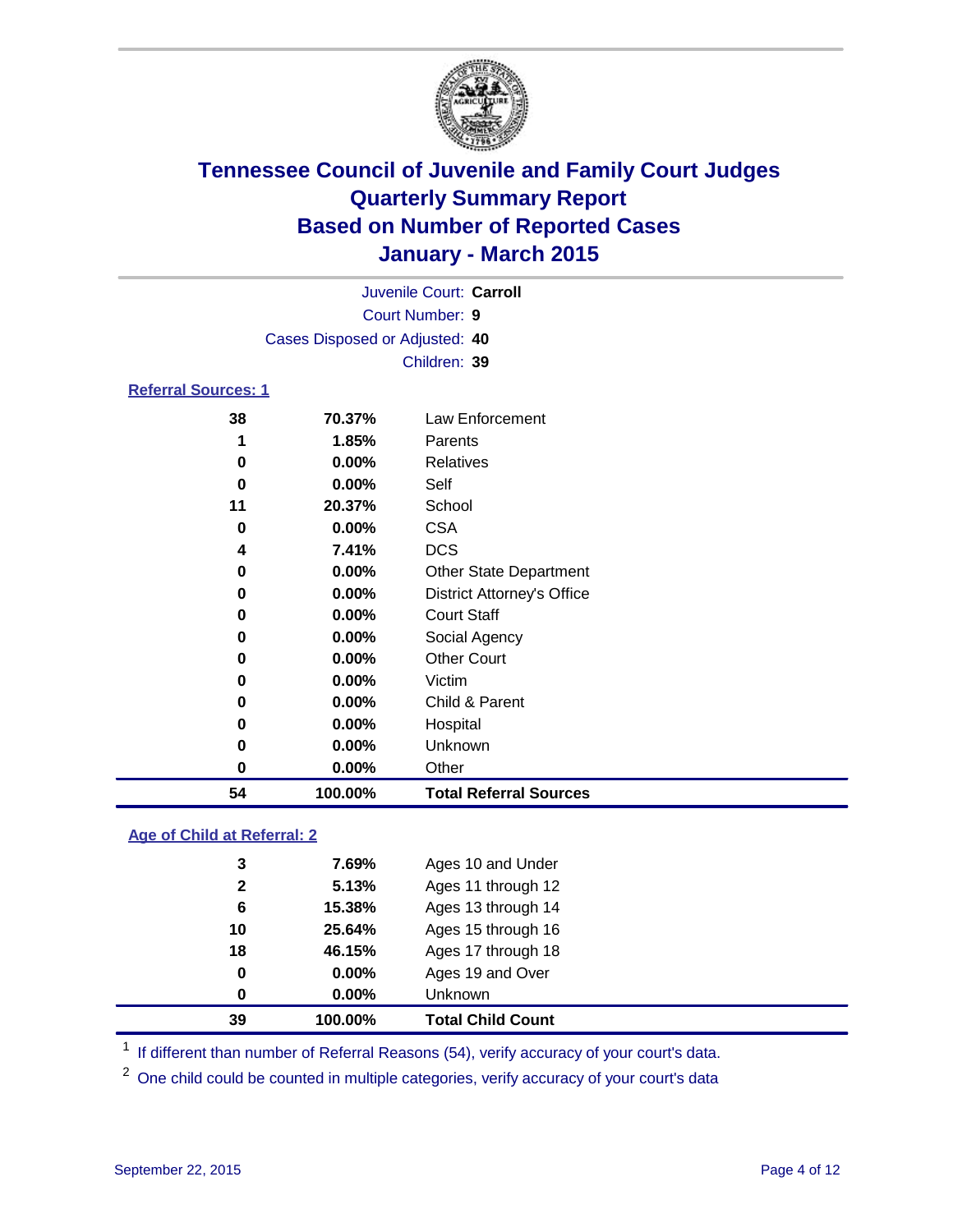

|                                         | Juvenile Court: Carroll        |                          |  |  |  |
|-----------------------------------------|--------------------------------|--------------------------|--|--|--|
|                                         |                                | Court Number: 9          |  |  |  |
|                                         | Cases Disposed or Adjusted: 40 |                          |  |  |  |
|                                         |                                | Children: 39             |  |  |  |
| Sex of Child: 1                         |                                |                          |  |  |  |
| 22                                      | 56.41%                         | Male                     |  |  |  |
| 17                                      | 43.59%                         | Female                   |  |  |  |
| $\bf{0}$                                | 0.00%                          | Unknown                  |  |  |  |
| 39                                      | 100.00%                        | <b>Total Child Count</b> |  |  |  |
| Race of Child: 1                        |                                |                          |  |  |  |
| 34                                      | 87.18%                         | White                    |  |  |  |
| 5                                       | 12.82%                         | African American         |  |  |  |
| 0                                       | 0.00%                          | Native American          |  |  |  |
| 0                                       | 0.00%                          | Asian                    |  |  |  |
| 0                                       | 0.00%                          | Mixed                    |  |  |  |
| 0                                       | 0.00%                          | Unknown                  |  |  |  |
| 39                                      | 100.00%                        | <b>Total Child Count</b> |  |  |  |
| <b>Hispanic Origin: 1</b>               |                                |                          |  |  |  |
| $\mathbf 0$                             | 0.00%                          | Yes                      |  |  |  |
| 39                                      | 100.00%                        | <b>No</b>                |  |  |  |
| $\mathbf 0$                             | 0.00%                          | Unknown                  |  |  |  |
| 39                                      | 100.00%                        | <b>Total Child Count</b> |  |  |  |
| <b>School Enrollment of Children: 1</b> |                                |                          |  |  |  |
| 36                                      | 92.31%                         | Yes                      |  |  |  |
| 3                                       | 7.69%                          | No                       |  |  |  |
| $\mathbf 0$                             | 0.00%                          | Unknown                  |  |  |  |
| 39                                      | 100.00%                        | <b>Total Child Count</b> |  |  |  |

One child could be counted in multiple categories, verify accuracy of your court's data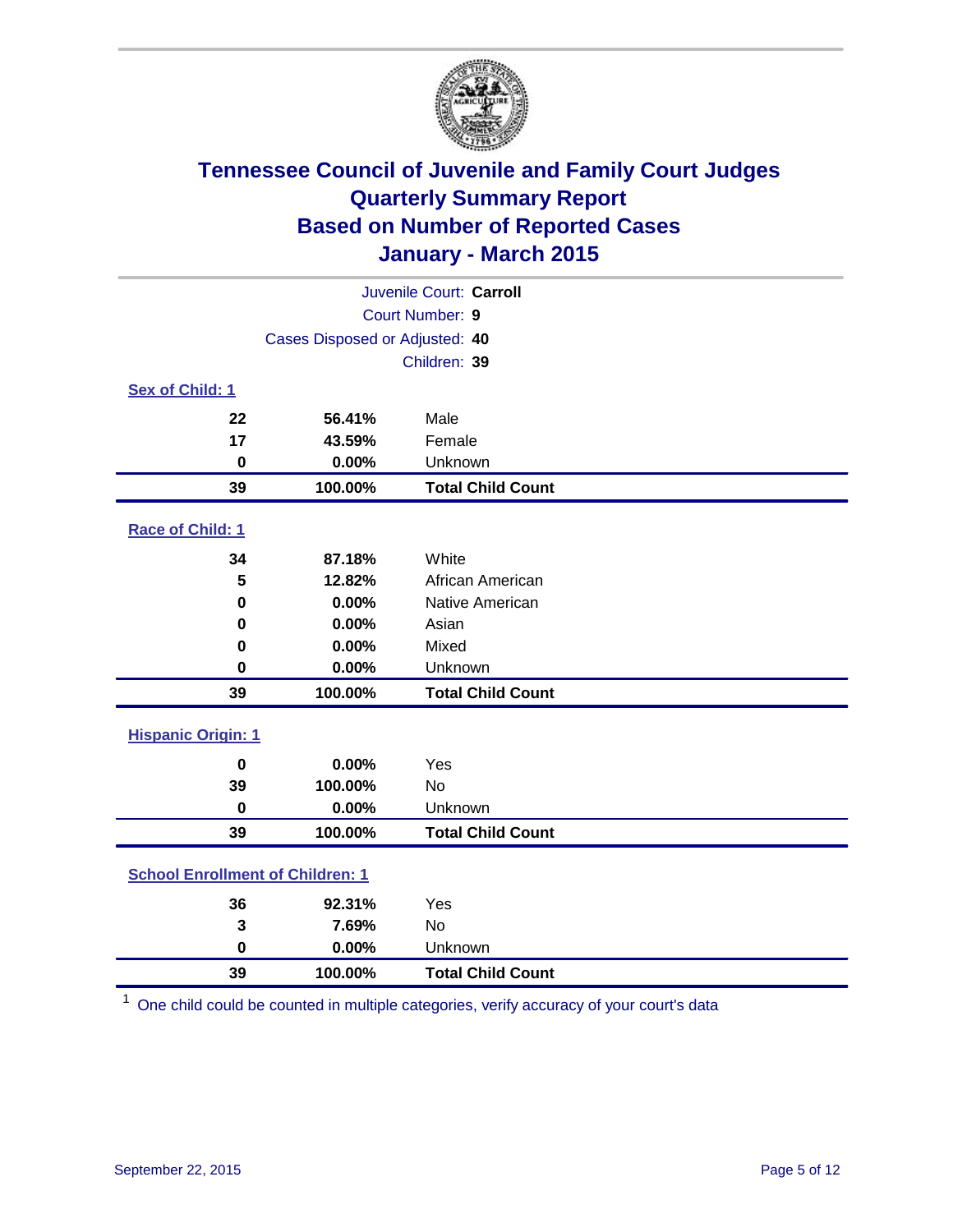

Court Number: **9** Juvenile Court: **Carroll** Cases Disposed or Adjusted: **40** Children: **39**

### **Living Arrangement of Child at Time of Referral: 1**

| 7  | 17.95%   | With Both Biological Parents |
|----|----------|------------------------------|
| 0  | $0.00\%$ | With Father and Stepmother   |
| 6  | 15.38%   | With Mother and Stepfather   |
| 18 | 46.15%   | With Mother                  |
| 1  | 2.56%    | With Father                  |
| 6  | 15.38%   | <b>With Relatives</b>        |
| 0  | $0.00\%$ | <b>With Adoptive Parents</b> |
| 1  | 2.56%    | With Foster Family           |
| 0  | $0.00\%$ | In a Group Home              |
| 0  | $0.00\%$ | In a Residential Center      |
| 0  | $0.00\%$ | In an Institution            |
| 0  | $0.00\%$ | Independent                  |
| 0  | $0.00\%$ | Unknown                      |
| 0  | $0.00\%$ | Other                        |
| 39 | 100.00%  | <b>Total Child Count</b>     |

#### **Type of Detention: 2**

| 0  | $0.00\%$ | Non-Secure Placement         |  |
|----|----------|------------------------------|--|
| 0  | 0.00%    | Juvenile Detention Facility  |  |
| 0  | $0.00\%$ | Jail - Complete Separation   |  |
| 0  | 0.00%    | Jail - Partial Separation    |  |
| 0  | $0.00\%$ | Jail - No Separation         |  |
| 0  | $0.00\%$ | <b>Psychiatric Hospital</b>  |  |
| 0  | $0.00\%$ | <b>Unknown</b>               |  |
| 40 | 100.00%  | Does Not Apply               |  |
| 0  | $0.00\%$ | Other                        |  |
| 40 | 100.00%  | <b>Total Detention Count</b> |  |

<sup>1</sup> One child could be counted in multiple categories, verify accuracy of your court's data

If different than number of Cases (40) verify accuracy of your court's data.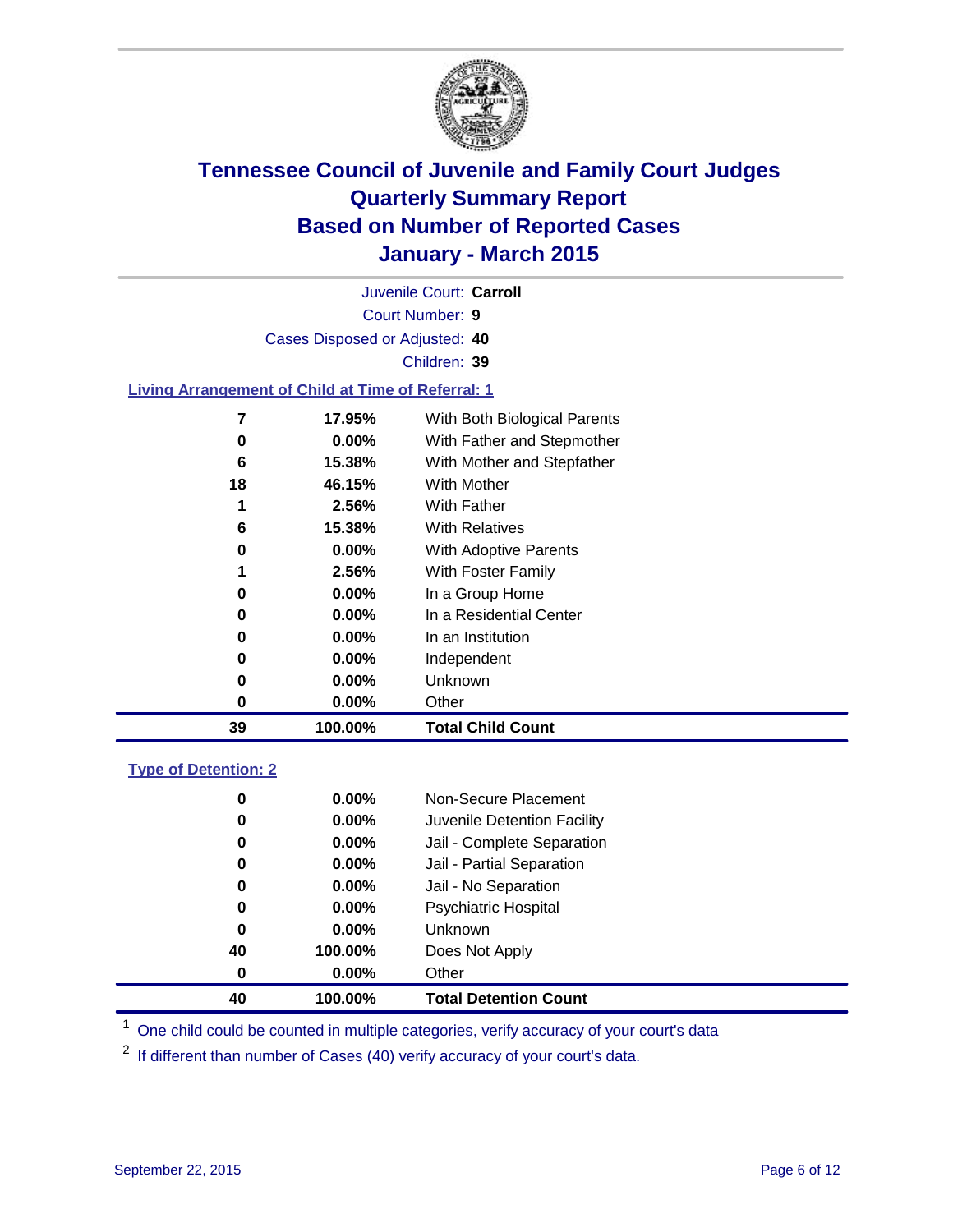

|                                                    | Juvenile Court: Carroll        |                                      |  |  |  |  |
|----------------------------------------------------|--------------------------------|--------------------------------------|--|--|--|--|
|                                                    | <b>Court Number: 9</b>         |                                      |  |  |  |  |
|                                                    | Cases Disposed or Adjusted: 40 |                                      |  |  |  |  |
|                                                    |                                | Children: 39                         |  |  |  |  |
| <b>Placement After Secure Detention Hearing: 1</b> |                                |                                      |  |  |  |  |
| 0                                                  | 0.00%                          | Returned to Prior Living Arrangement |  |  |  |  |
| O                                                  | 0.00%                          | Juvenile Detention Facility          |  |  |  |  |
| 0                                                  | 0.00%                          | Jail                                 |  |  |  |  |
| 0                                                  | 0.00%                          | Shelter / Group Home                 |  |  |  |  |
| 0                                                  | 0.00%                          | <b>Foster Family Home</b>            |  |  |  |  |
| 0                                                  | 0.00%                          | <b>Psychiatric Hospital</b>          |  |  |  |  |
| 0                                                  | 0.00%                          | Unknown                              |  |  |  |  |
| 40                                                 | 100.00%                        | Does Not Apply                       |  |  |  |  |
| 0                                                  | 0.00%                          | Other                                |  |  |  |  |
| 40                                                 | 100.00%                        | <b>Total Placement Count</b>         |  |  |  |  |
| <b>Intake Actions: 2</b>                           |                                |                                      |  |  |  |  |
| 32                                                 | 59.26%                         | <b>Petition Filed</b>                |  |  |  |  |
| $\bf{0}$                                           | 0.00%                          | <b>Motion Filed</b>                  |  |  |  |  |
| 22                                                 | 40.74%                         | <b>Citation Processed</b>            |  |  |  |  |
| $\bf{0}$                                           | 0.00%                          | Notification of Paternity Processed  |  |  |  |  |
| 0                                                  | 0.00%                          | Scheduling of Judicial Review        |  |  |  |  |
| 0                                                  | 0.00%                          | Scheduling of Administrative Review  |  |  |  |  |
| 0                                                  | 0.00%                          | Scheduling of Foster Care Review     |  |  |  |  |
| 0                                                  | 0.00%                          | <b>Unknown</b>                       |  |  |  |  |
| 0                                                  |                                |                                      |  |  |  |  |
|                                                    | 0.00%                          | Does Not Apply                       |  |  |  |  |

<sup>1</sup> If different than number of Cases (40) verify accuracy of your court's data.

**100.00% Total Intake Count**

<sup>2</sup> If different than number of Referral Reasons (54), verify accuracy of your court's data.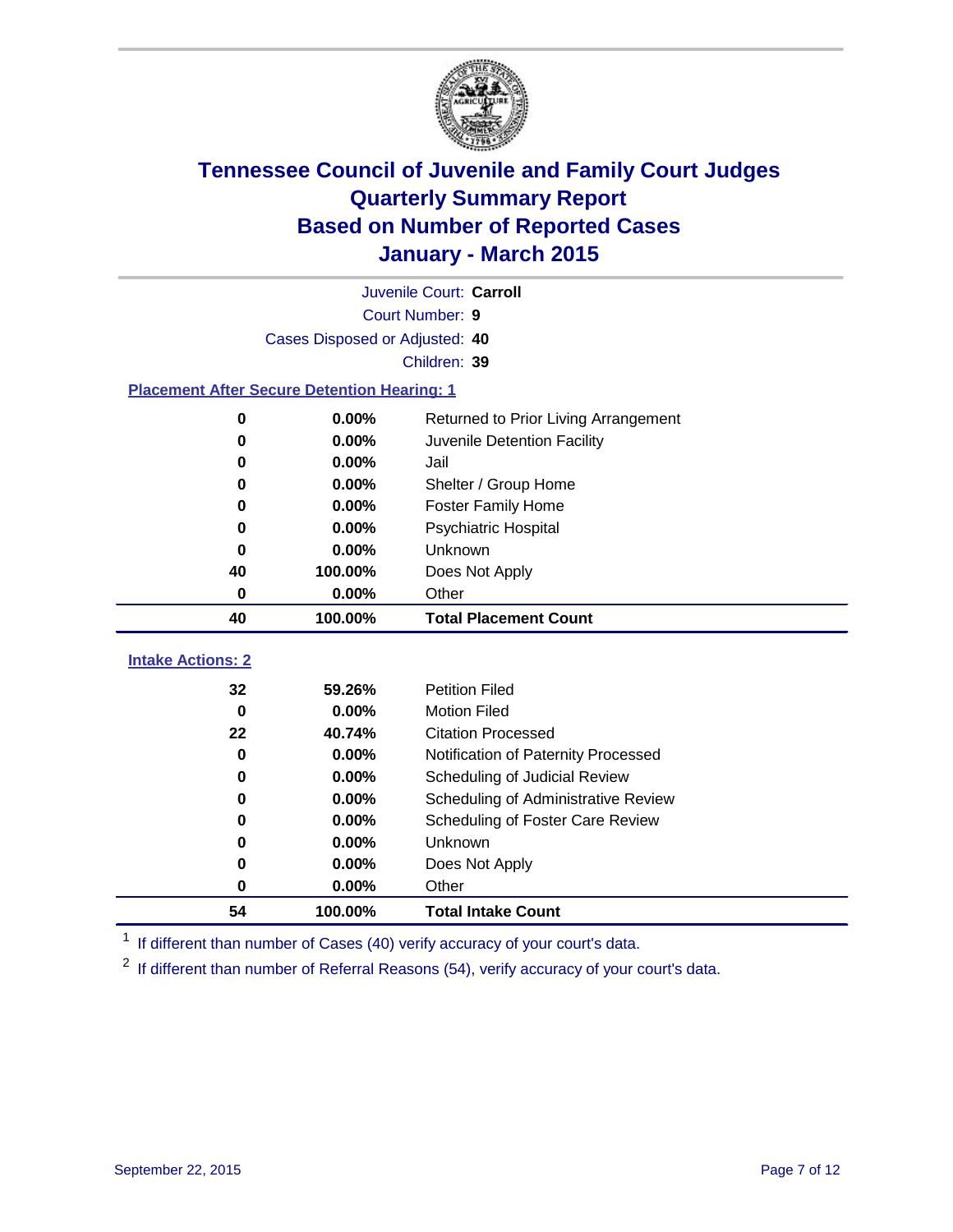

Court Number: **9** Juvenile Court: **Carroll** Cases Disposed or Adjusted: **40** Children: **39**

### **Last Grade Completed by Child: 1**

| 1           | 2.56%   | Too Young for School         |
|-------------|---------|------------------------------|
| $\bf{0}$    | 0.00%   | Preschool                    |
| $\bf{0}$    | 0.00%   | Kindergarten                 |
| 0           | 0.00%   | 1st Grade                    |
| 0           | 0.00%   | 1st Grade                    |
| 1           | 2.56%   | 2nd Grade                    |
| $\bf{0}$    | 0.00%   | 2nd Grade                    |
| $\bf{0}$    | 0.00%   | 3rd Grade                    |
| $\bf{0}$    | 0.00%   | 3rd Grade                    |
| $\mathbf 2$ | 5.13%   | 4th Grade                    |
| 0           | 0.00%   | 4th Grade                    |
| 1           | 2.56%   | 5th Grade                    |
| $\bf{0}$    | 0.00%   | 5th Grade                    |
| 1           | 2.56%   | 6th Grade                    |
| 0           | 0.00%   | 6th Grade                    |
| 5           | 12.82%  | 7th Grade                    |
| $\bf{0}$    | 0.00%   | 7th Grade                    |
| 5           | 12.82%  | 8th Grade                    |
| 0           | 0.00%   | 8th Grade                    |
| 4           | 10.26%  | 9th Grade                    |
| 0           | 0.00%   | 9th Grade                    |
| 6           | 15.38%  | 10th Grade                   |
| 12          | 30.77%  | 11th Grade                   |
| $\bf{0}$    | 0.00%   | 12th Grade                   |
| $\bf{0}$    | 0.00%   | Non-Graded Special Ed        |
| 0           | 0.00%   | <b>GED</b>                   |
| 1           | 2.56%   | Graduated                    |
| $\bf{0}$    | 0.00%   | <b>Never Attended School</b> |
| $\bf{0}$    | 0.00%   | Unknown                      |
| $\bf{0}$    | 0.00%   | Other                        |
| 39          | 100.00% | <b>Total Child Count</b>     |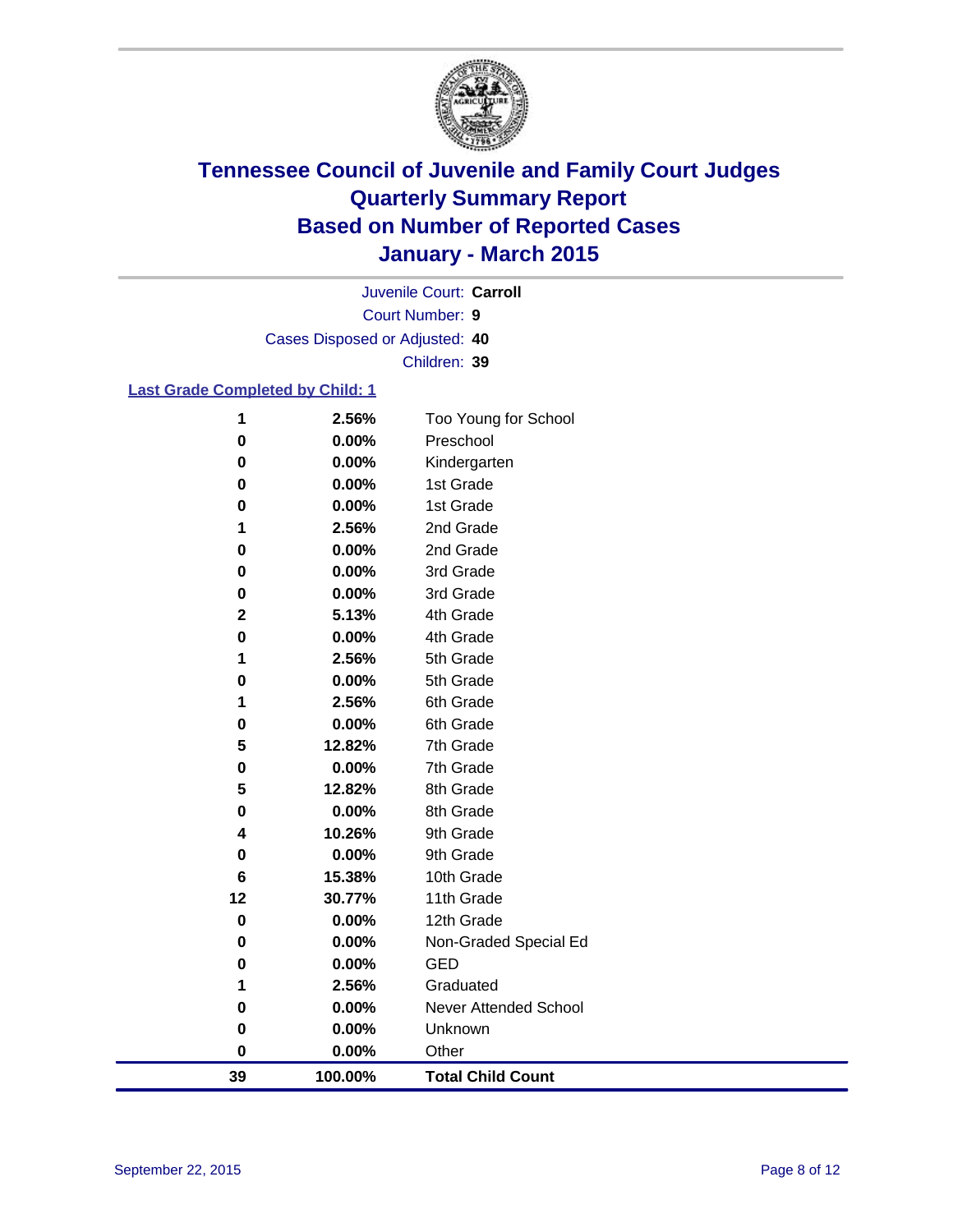

| Juvenile Court: Carroll                 |                                |                                                                                         |  |
|-----------------------------------------|--------------------------------|-----------------------------------------------------------------------------------------|--|
|                                         |                                | <b>Court Number: 9</b>                                                                  |  |
|                                         | Cases Disposed or Adjusted: 40 |                                                                                         |  |
|                                         |                                | Children: 39                                                                            |  |
| <b>Enrolled in Special Education: 1</b> |                                |                                                                                         |  |
| 3                                       | 7.69%                          | Yes                                                                                     |  |
| 36                                      | 92.31%                         | No                                                                                      |  |
| 0                                       | $0.00\%$                       | Unknown                                                                                 |  |
| 39                                      | 100.00%                        | <b>Total Child Count</b>                                                                |  |
|                                         |                                | One objet could be counted in multiple optogeties, verify acouragy of your courtie data |  |

<sup>1</sup> One child could be counted in multiple categories, verify accuracy of your court's data

| <b>Action Executed By: 1</b> |  |
|------------------------------|--|
|                              |  |

| 54 | 100.00%  | Judge                     |
|----|----------|---------------------------|
| 0  | 0.00%    | Magistrate                |
| 0  | $0.00\%$ | <b>YSO</b>                |
| 0  | $0.00\%$ | Other                     |
| 0  | $0.00\%$ | Unknown                   |
| 54 | 100.00%  | <b>Total Action Count</b> |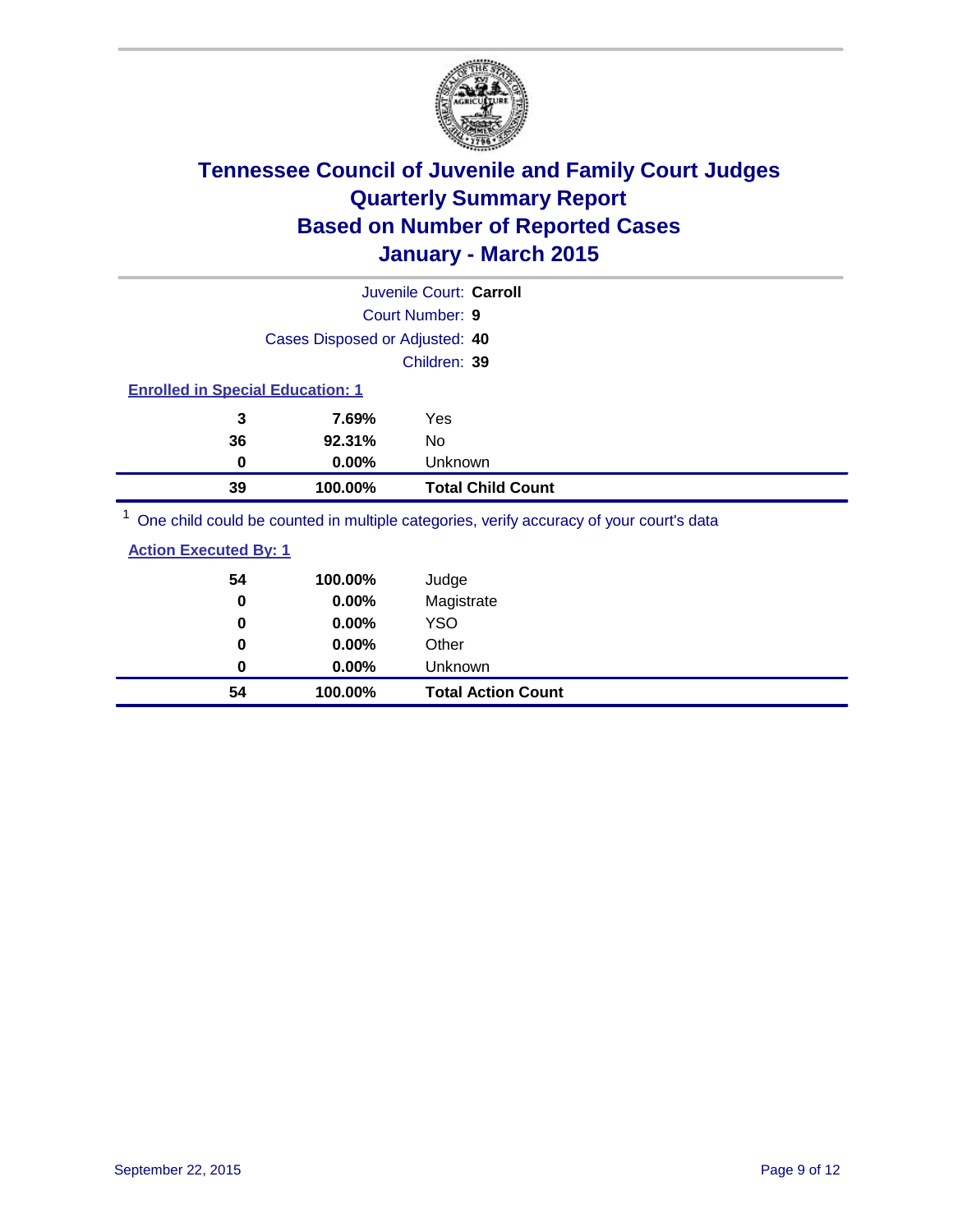

Court Number: **9** Juvenile Court: **Carroll** Cases Disposed or Adjusted: **40** Children: **39**

### **Formal / Informal Actions: 1**

| 0  | $0.00\%$ | Dismissed                                        |
|----|----------|--------------------------------------------------|
| 0  | $0.00\%$ | Retired / Nolle Prosequi                         |
|    | 12.96%   | <b>Complaint Substantiated Delinquent</b>        |
| 0  | $0.00\%$ | <b>Complaint Substantiated Status Offender</b>   |
| 3  | 5.56%    | <b>Complaint Substantiated Dependent/Neglect</b> |
| 0  | $0.00\%$ | <b>Complaint Substantiated Abused</b>            |
| 0  | $0.00\%$ | <b>Complaint Substantiated Mentally III</b>      |
| 38 | 70.37%   | Informal Adjustment                              |
| 0  | $0.00\%$ | <b>Pretrial Diversion</b>                        |
| 3  | 5.56%    | <b>Transfer to Adult Court Hearing</b>           |
| 0  | $0.00\%$ | Charges Cleared by Transfer to Adult Court       |
| 0  | $0.00\%$ | <b>Special Proceeding</b>                        |
| 0  | $0.00\%$ | <b>Review Concluded</b>                          |
| 2  | 3.70%    | Case Held Open                                   |
|    | 1.85%    | Other                                            |
| 0  | $0.00\%$ | Unknown                                          |
| 54 | 100.00%  | <b>Total Action Count</b>                        |

<sup>1</sup> If different than number of Referral Reasons (54), verify accuracy of your court's data.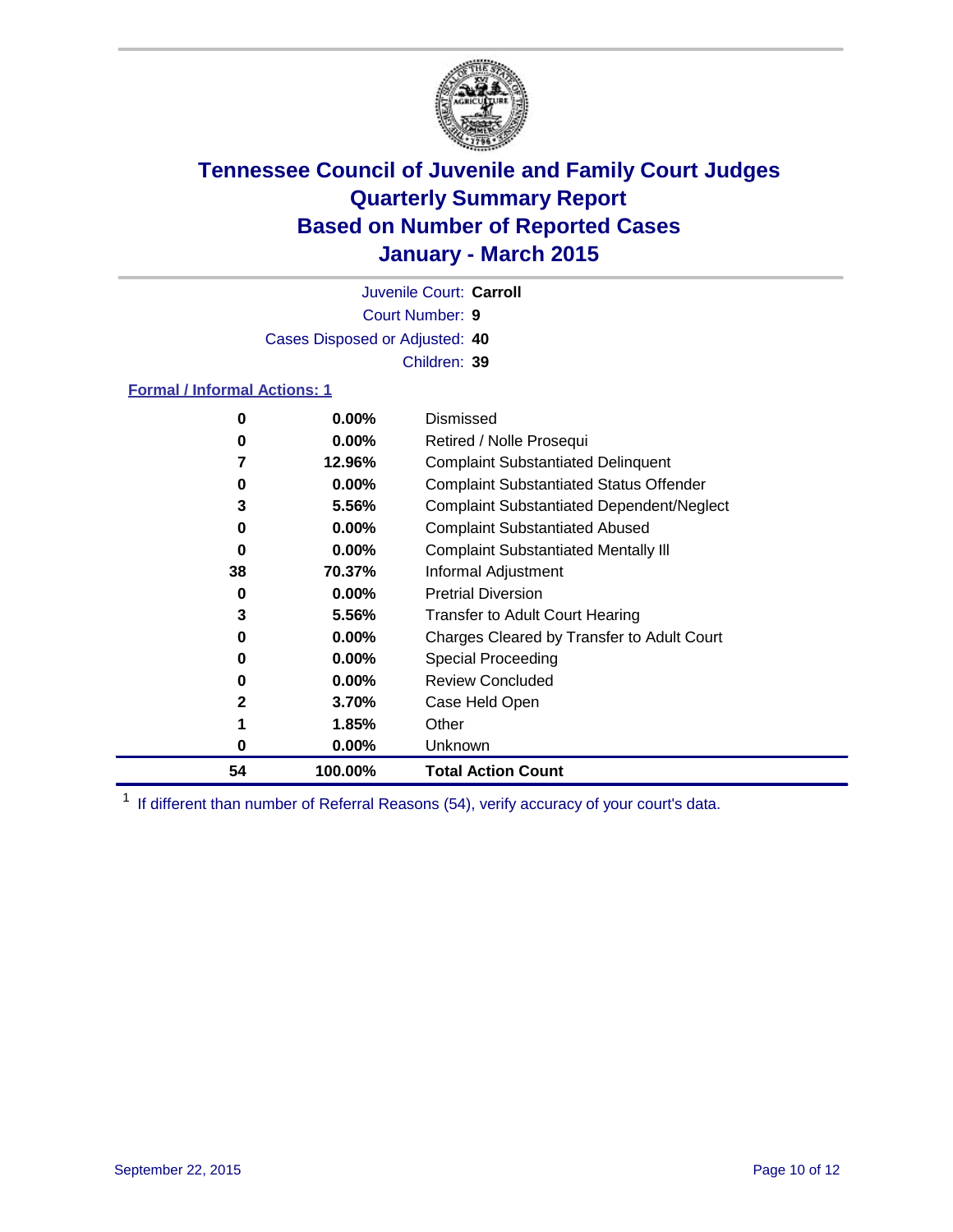

|                       |                                | Juvenile Court: Carroll                               |
|-----------------------|--------------------------------|-------------------------------------------------------|
|                       |                                | Court Number: 9                                       |
|                       | Cases Disposed or Adjusted: 40 |                                                       |
|                       |                                | Children: 39                                          |
| <b>Case Outcomes:</b> |                                | There can be multiple outcomes for one child or case. |
| 0                     | 0.00%                          | <b>Case Dismissed</b>                                 |
| 0                     | 0.00%                          | Case Retired or Nolle Prosequi                        |
| 13                    | 15.29%                         | Warned / Counseled                                    |
| 1                     | 1.18%                          | <b>Held Open For Review</b>                           |
| 17                    | 20.00%                         | Supervision / Probation to Juvenile Court             |
| 0                     | 0.00%                          | <b>Probation to Parents</b>                           |
| 0                     | 0.00%                          | Referral to Another Entity for Supervision / Service  |
| 0                     | 0.00%                          | Referred for Mental Health Counseling                 |
| 1                     | 1.18%                          | Referred for Alcohol and Drug Counseling              |
| 0                     | 0.00%                          | <b>Referred to Alternative School</b>                 |
| 1                     | 1.18%                          | Referred to Private Child Agency                      |
| 1                     | 1.18%                          | Referred to Defensive Driving School                  |
| 0                     | 0.00%                          | Referred to Alcohol Safety School                     |
| 12                    | 14.12%                         | Referred to Juvenile Court Education-Based Program    |
| 1                     | 1.18%                          | Driver's License Held Informally                      |
| 0                     | 0.00%                          | <b>Voluntary Placement with DMHMR</b>                 |
| 0                     | 0.00%                          | <b>Private Mental Health Placement</b>                |
| 0                     | 0.00%                          | Private MR Placement                                  |
| 0                     | 0.00%                          | Placement with City/County Agency/Facility            |
| 0                     | 0.00%                          | Placement with Relative / Other Individual            |
| 0                     | 0.00%                          | Fine                                                  |
| 0                     | 0.00%                          | <b>Public Service</b>                                 |
| 0                     | 0.00%                          | Restitution                                           |
| 0                     | 0.00%                          | <b>Runaway Returned</b>                               |
|                       | 1.18%                          | No Contact Order                                      |
| 0                     | 0.00%                          | Injunction Other than No Contact Order                |
| 11                    | 12.94%                         | <b>House Arrest</b>                                   |
| 0                     | 0.00%                          | <b>Court Defined Curfew</b>                           |
| 0                     | 0.00%                          | Dismissed from Informal Adjustment                    |
| 0                     | 0.00%                          | <b>Dismissed from Pretrial Diversion</b>              |
| 0                     | 0.00%                          | Released from Probation                               |
|                       | 1.18%                          | <b>Transferred to Adult Court</b>                     |
| 0                     | 0.00%                          | <b>DMHMR Involuntary Commitment</b>                   |
| 0                     | $0.00\%$                       | <b>DCS Commitment - Determinate</b>                   |